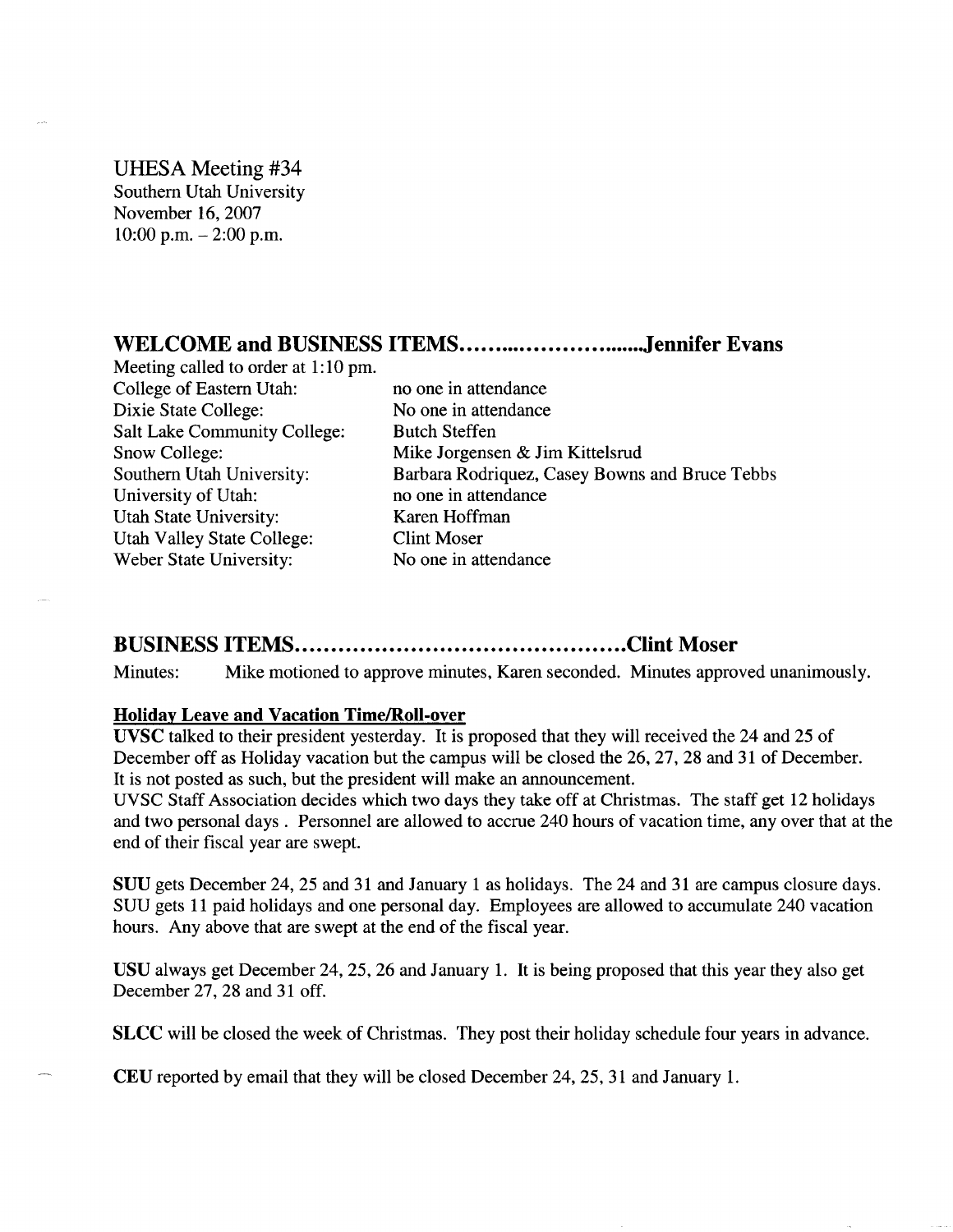Snow gets December 24, 25 and January 1 off as paid holidays.

No report from Weber, Dixie or U of U. If anything changes at the institutions, let Clint or Jill know. It is helpful to know what others are doing. UVSC used other institution's procedures as a means of obtaining the full week off.

#### **UHESA Logo and Website**

Item was tabled until the next meeting when Nancy could attend.

Butch will get the links to Nancy for the legislature, voter registration, etc. He requested that minutes be posted and kept current.

Clint will contact Nancy to deactivate the Utah State site or have it forwarded to the Weber site so people finding the UHESA site through a search will always go to the current, active site.

# **UHESA LEGISLATIVE COMMITTEE....................Butch Steffen**

# **UHESA Day at the Capital**

There will be a Grand Opening/Open House at the capital on January 4, 2008. Nancy McPherson is the new scheduling coordinator. He has made a request for rooms at the capital, but they are not scheduling rooms until January 1, 2008. He has requested Feb 7 (or  $5<sup>th</sup>$  or  $6<sup>th</sup>$  if another big group is coming on  $7<sup>th</sup>$ ). Since we usually have 60 people, or so, attending we will need the big room. Butch will keep us informed.

Butch would like to send a contact letter to legislators. Clint and Jennifer may want to send out a second letter to legislators reminding them of our attendance on UHESA at the Capital Day.

Comments regarding the upcoming legislative session included:

- The first week of December the Governors Budget recommendations will be announced. Supposedly Pubic Education is high on his list. The Regents, reportedly, have recommended a 4% COLA with 1.5% for retention.
- There are five or six bills in the works with four or more dealing with Public Education salaries.
- UVSC reported that last year 2/3 of the retention money given to their institution went to staff and 1/3 went to faculty.
- CEU had a fund raiser that allowed them to award free tuition for two years (to receive an Associate's Degree) to an offspring or direct relative of Canyon Mine victims. A letter from Brett King went to all donors. They put a line in to give \$5,000 one-time money to help fund this project. Other staff associations may find other such projects to propose.